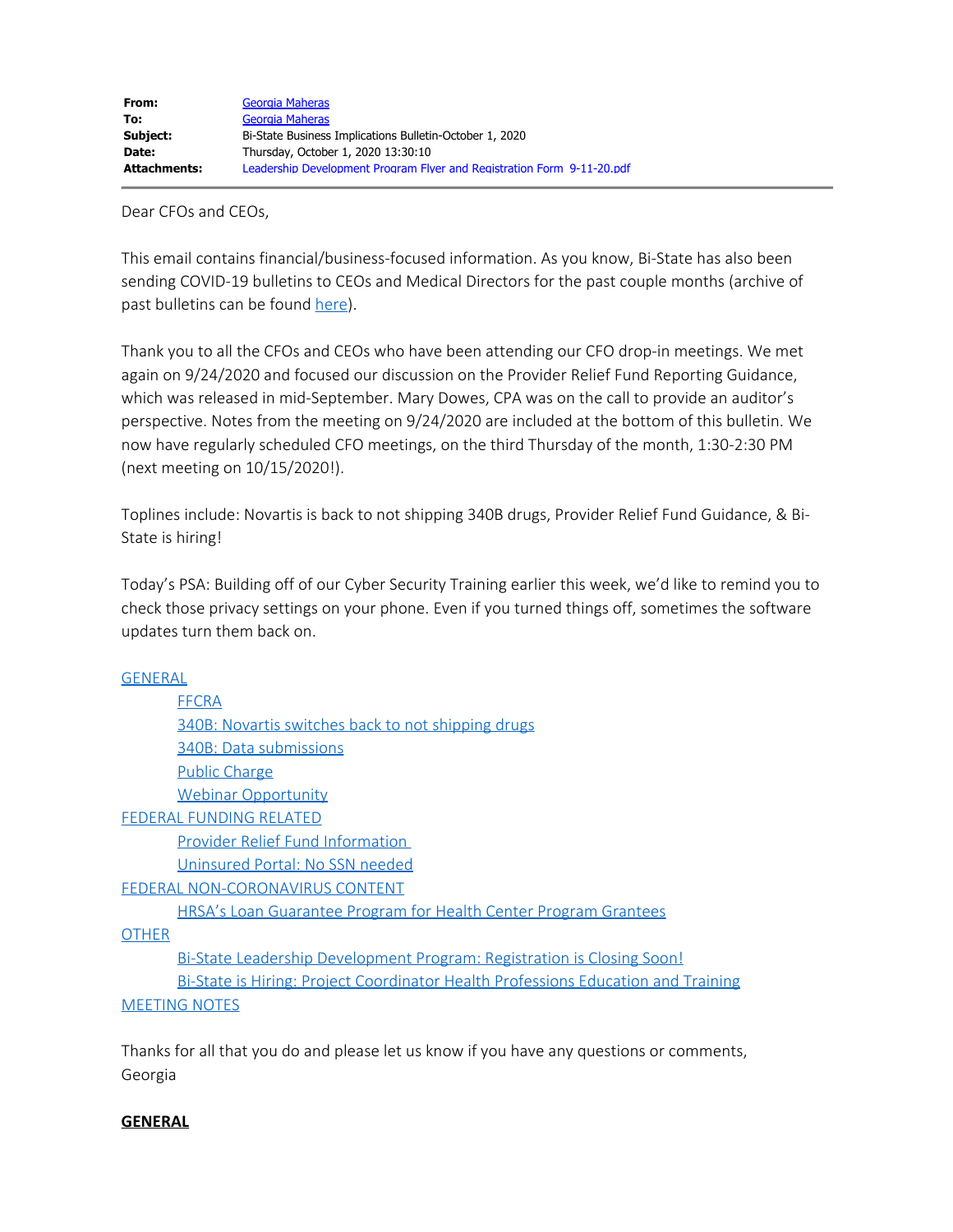## <span id="page-1-0"></span>**FFCRA Update: Implications for Previously Exempt Employees of Health Care Providers**

On 9/16, and updated FFCRA rule went into effect. DOL's announcement is [here](https://www.govinfo.gov/content/pkg/FR-2020-09-16/pdf/2020-20351.pdf) and the rule is here. The new rule revised the definition of "healthcare provider" to include only employees who meet the definition of that term under the Family and Medical Leave Act regulations or who are employed to provide diagnostic services, preventative services, treatment services or other services that are integrated with and necessary to the provision of patient care which, if not provided, would adversely impact patient care. The bottom line is that this changes who qualifies for FFCRA for health care providers and it requires individual organizational analyses.

#### <span id="page-1-1"></span>**340B: Novartis switches back to not shipping drugs**

In a reversal of its previous position, Novartis has now indicated *they will* cease to send 340B priced drugs to contract pharmacies for covered entities who do not submit data. This means that effective 10/1, they could refuse to ship.

## <span id="page-1-2"></span>**340B: Data submissions**

We've learned that some of you have worked with you 340B vendors to aggregate the data needed to submit to the manufacturers and that this process is straight forward and can result in minimal administrative burden on health center staff.

## <span id="page-1-3"></span>**Public Charge: Back in effect in all states**

As of 9/11, the Public Charge rule is in effect in all states. Earlier this year, there was a District Court decision that said the rule could not be in effect in VT, NY, and CT. On 9/11, the District Court of Appeals stayed that decision and opened up the rule to be implemented in all jurisdictions again. This rule continues to be litigated so this could change again. For more info, check out the [National](https://www.nilc.org/2020/08/31/public-charge-five-things-to-know-now/) [Immigration Law Center.](https://www.nilc.org/2020/08/31/public-charge-five-things-to-know-now/) *Any COVID-19 testing and diagnostic activity, even if paid by Medicaid is not counted towards an individual being a public charge.*

#### <span id="page-1-4"></span>**Webinar Opportunity: 10/22 at 4p**

The New England Rural Health Association is hosting a virtual roundtable for FQHC CEOs on 10/22. This is for New England CFOs only. You can register for this invitation-only event a[thttps://www.faef.com/healthcare/new-england-fqhc-continued](http://nerha.memberclicks.net/message2/link/32b07aca-e50b-4193-9167-234f0e75a5aa/2). After registering, please look for a Confirmation email and survey from First American Healthcare Finance). *Potential Discussion Topics:* Budgeting, Cash Flow, Cost Control, Liquidity Utilization, Fueling Growth, Furloughs/Staffing, Future Surges, Increase in Acute Events, Payer Mix, PPE, Reimbursement and Revenue Recovery, Repayment, Telehealth, Testing, Volume Recuperation.

#### <span id="page-1-5"></span>**FEDERAL FUNDING RELATED:**

#### <span id="page-1-6"></span>**Provider Relief Fund Information**

On 9/19, HRSA released the Reporting Guidance for the Federal Provider Relief Fund. [This guidance](https://www.hhs.gov/sites/default/files/post-payment-notice-of-reporting-requirements.pdf) offers some additional detail, and some changes in definition from the earlier definition. A good summary of one of these changes (the definition of lost revenue) to this guidance is [found here.](https://www.hallrender.com/2020/09/22/hhs-publishes-provider-relief-fund-detailed-reporting-guidelines-where-did-lost-revenue-go/) During our CFO call, we identified numerous questions, which Bi-State is asking of HRSA. *Please send*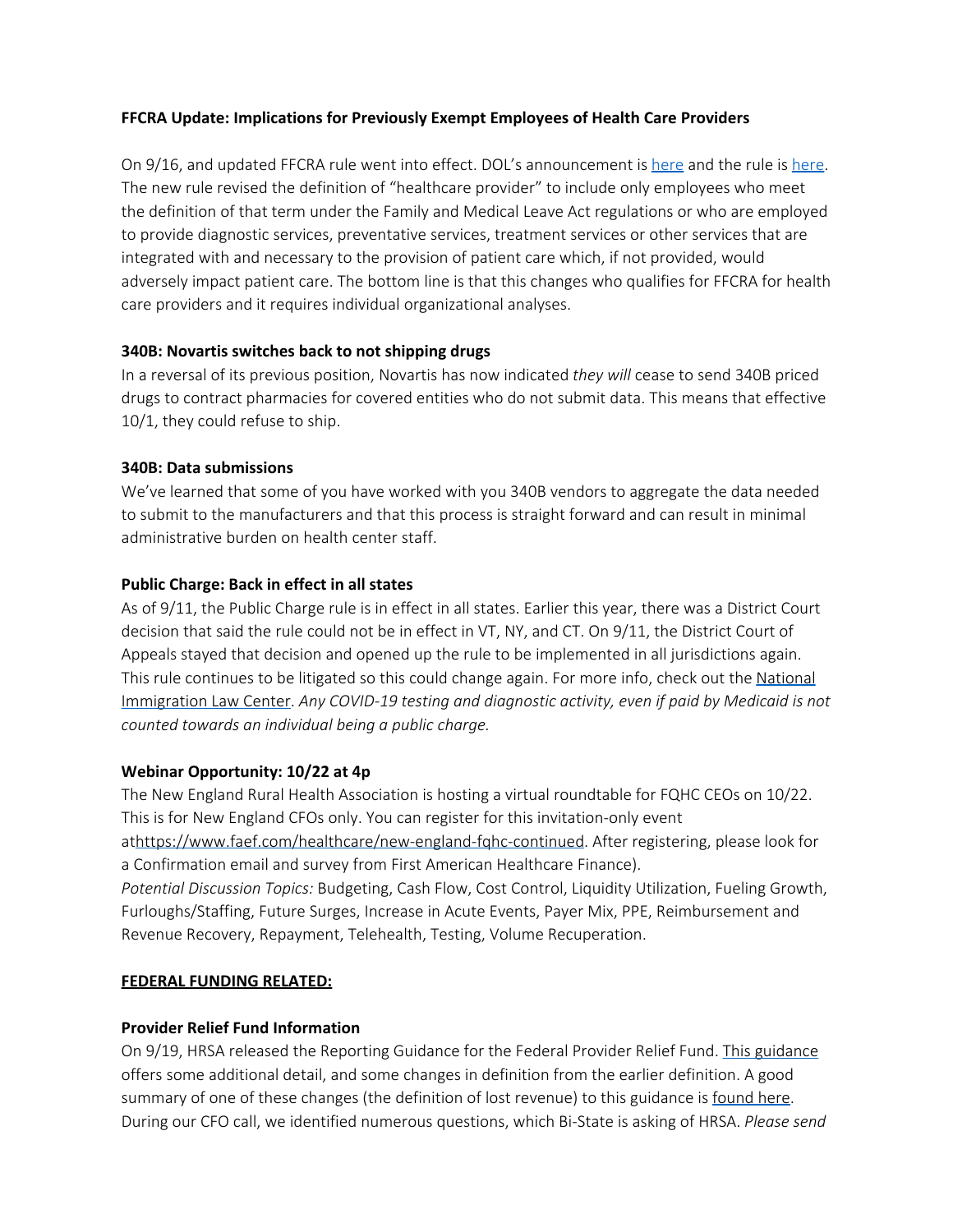*along any additional questions you may have.*

#### <span id="page-2-0"></span>**Uninsured Portal: no SSN needed**

We have recently learned that claims are being processed even if a SSN is not included. Additionally, FQHCs do not have to submit claims to this portal, but they are encouraged to do so.

#### <span id="page-2-1"></span>**FEDERAL NON-CORONAVIRUS CONTENT**

#### <span id="page-2-2"></span>**HRSA's Loan Guarantee Program for Health Center Program Grantees**

HRSA has published additional [information](https://bphc.hrsa.gov/programopportunities/loan-guarantee-program) about HRSA's Loan Guarantee Program, including a [powerpoint overview](https://bphc.hrsa.gov/sites/default/files/bphc/programopportunities/fundingopportunities/hcf-lgp/lgp-overview-presentation.pdf). This program facilitates access to capital funding and reduces financing costs for health centers by guaranteeing up to 80% of the principal and interest on loans made by non-Federal lenders to health centers to finance capital infrastructure projects. Guaranteed loan funds are not direct loans or grants awarded by HRSA. Participation in this program can help health centers to get a loan when a lender may otherwise have concerns about collateral, etc., and it can help health centers secure lower interest rates. There are no fees for health center participation in this program, and the program can work in conjunction with New Market Tax Credits as well as some other financing mechanisms.

## <span id="page-2-3"></span>**OTHER**

#### <span id="page-2-4"></span>**Bi-State Leadership Development Program: Registration is Closing Soon!**

Registration closes on 10/2/2020 for Bi-State's all-virtual Leadership Development Program. This program is designed for individuals working in community health who wish to advance their careers and increase their knowledge of nonprofit health center operations. This year's LDP program adds new content to support leading in the complex and ever-changing health care environment. LDP is a virtual educational series offering opportunities for individuals to learn from policymakers and leaders in the field on topics that impact health centers and the communities they serve. Through facilitated sessions, participants will also explore and build their own leadership skills. Individuals who complete LDP will earn a "Certificate in Community Health Leadership." The program will run from 10/9/2020 through 5/4/2021.

#### <span id="page-2-5"></span>**Bi-State is Hiring: Project Coordinator Health Professions Education and Training**

Bi-State Primary Care Association seeks an energetic self-starter to join our mission-driven team. The Project Coordinator, Health Professions Education and Training, will provide training and technical assistance to 28 Community Health Centers across Vermont and New Hampshire. Join us to foster the development of new health center-based education and training programs. This includes supporting health centers in implementing health professions education and training through establishing strategic partnerships between community colleges, four-year colleges, and universities and health centers. This new program will enhance Community Health Centers' capabilities to recruit, develop, and retain their workforce by exposing health and allied health professions students, trainees, and residents to education and training programs at health centers. For more information, please click [here](https://bistatepca.org/About-Bi-State/bi-state-staff/bi-state-careers).

#### <span id="page-2-6"></span>**MEETING NOTES:**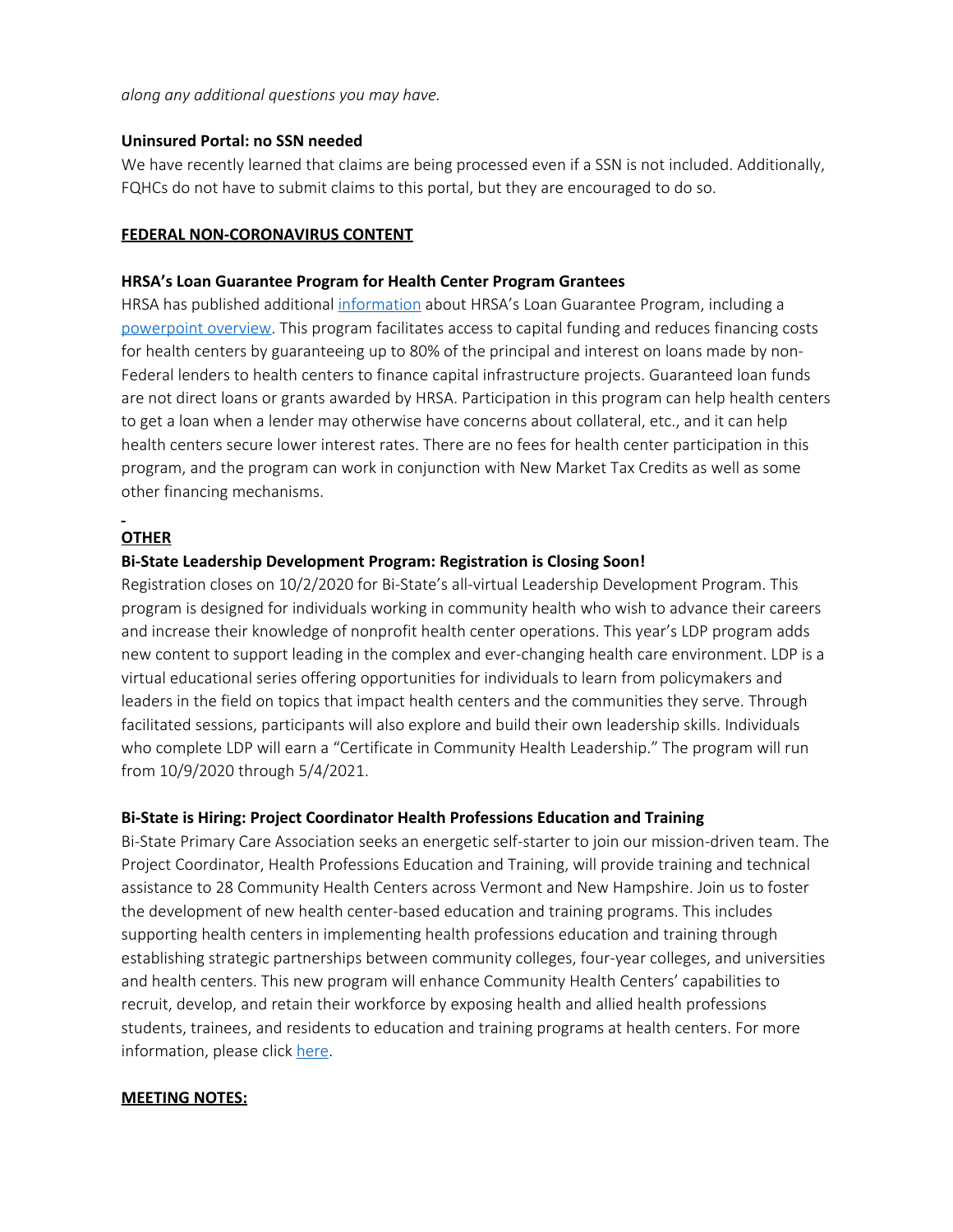# **CFO Meeting Call Notes (9/24/2020)**

Georgia Maheras (abbreviated GJM) began the call with three key points.

- 1. FFCRA regulation: New guidance has been issued on FFCRA related to which employers/employees can be exempt from the benefit. Previously, the language broadly listed "health care providers" as exempt. The new interpretation is more narrow, exempting only those employees of health care providers who directly support patient care. The impact is that health centers and other health care providers may now have some staff who must be offered this benefit.
- 2. H8C/D/E Reporting: Starting 10/1, the EHB portal will be open for H8C/D/E funding. Deadline is 10/12.
- 3. Provider Relief Fund (PRF) Reporting Guidance Released: HRSA has released [guidance](https://www.hhs.gov/sites/default/files/post-payment-notice-of-reporting-requirements.pdf) for provider relief funding reporting. The first report is due 2/15/2021. If you haven't expended all funding by end of 2020, you would be able to expend funding through 6/2021, with a second report due in July 2021.

Mary Dowes (from BerryDunn, abbreviated MD) provided additional commentary about the Provider Relief Fund (PRF) reporting guidance:

HHS issued the guidance on 9/19. There are many elements of the guidance that are not clear. BerryDunn and others are still digesting the guidance and will be putting forward questions to be answered in a later FAQ. A few highlights from the guidance include:

- There is now a separate [webpage](https://www.hhs.gov/coronavirus/cares-act-provider-relief-fund/reporting-auditing/index.html) addressing auditing and reporting requirements. This is where they will be posting FAQs and webinars.
- Allowable uses of funds include direct COVID expenses and lost revenues. Lost revenue is linked to net income, and net income is defined as patient care revenue less patient care expenses. Patient care is defined as health care services and supports. We believe that your grants, overheads, etc., are all supports for your health services.
- They've modified the calculation for how to define lost revenues. It is now completely different.
- There is a perceived potential limitation/interpretation around order of spending… The biggest issue is what is the definition of lost revenue. Lost revenue is now being tied to net operating income. Specifically, the calculation will be the extent to which CY20 net operating income is less than CY19 net operating income, because in theory your net income has decreased as a result of COVID. That net change is your lost revenue. You can use PRF to cover lost revenue, up to your CY19 gains. E.g., if you made \$100K in CY19, and you lost \$100k in CY20 (so there is a difference of \$200K), and if you received \$150K in PRF, then you can recognize that full \$150K (because \$150K<\$200K). Remember, this is net income, not net patient revenue. As net income, it is inclusive of all grants, etc.

The meeting then launched into a Q&A, with questions grouped thematically, below:

## **Provider Relief Fund Reporting Guidance**

Q (FQHC): Our FQHC lost money in CY2019…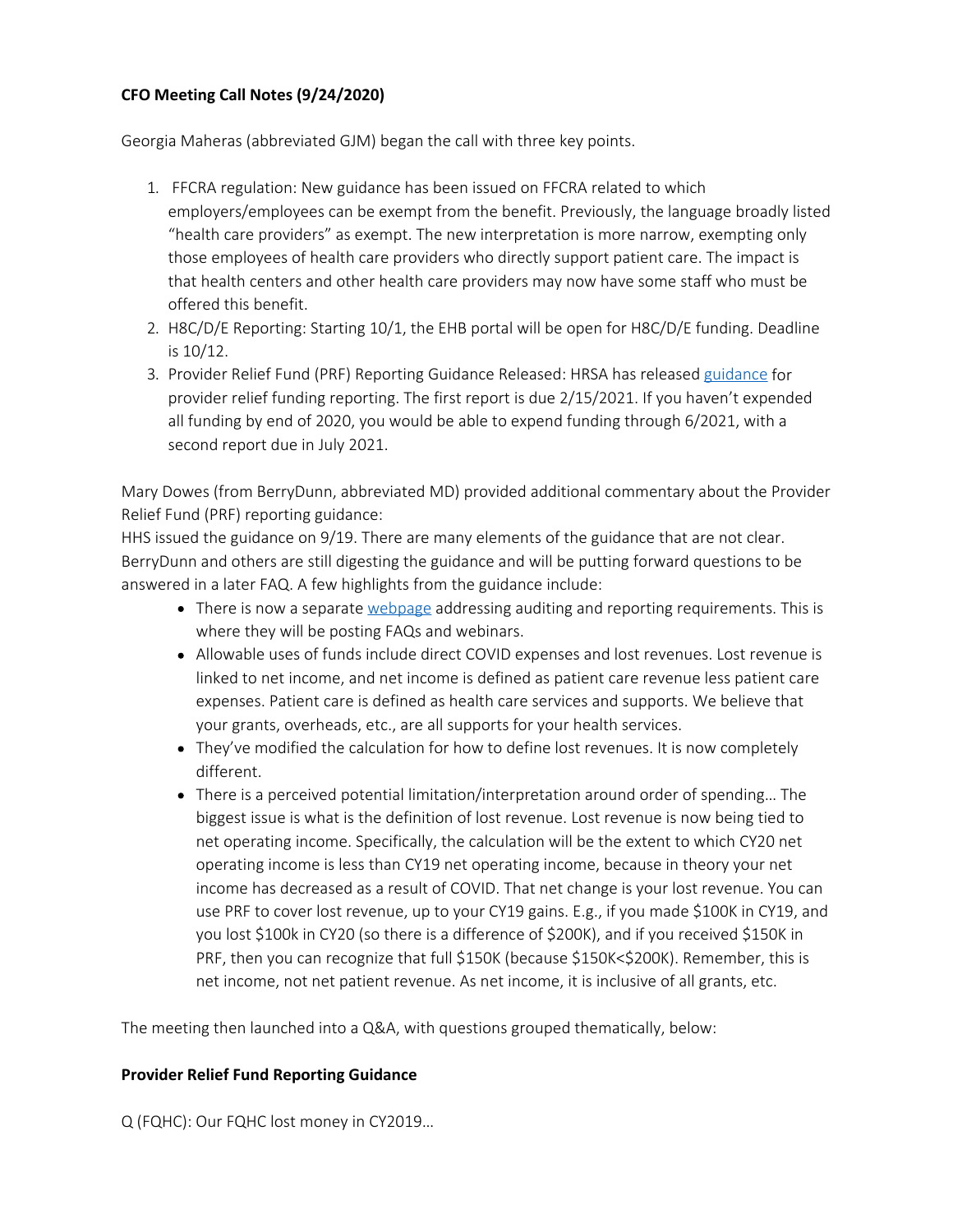A (MD): If you had a loss in CY19, you can recognize PRF up to a breakeven.

Q (FQHC): We received the Cares Act funding, which was a huge percentage of our total budget. I am a little worried we won't be able to keep any PRF money…

A (MD): This is possible. They've said all along that you can't use PRF for costs that are going to be paid for or are obligated to be paid for by other sources. This is also an issue with the PPP. You will need to back out portions of the PPP from your PRF calculations, so you are not double-dipping. Q (FQHC): We've allocated expenses to each. Mortgage isn't allowable to anything else; we were planning to charge it to PRF. We are going to have to regroup on this before we finalize our audit… A (MD): You will absolutely want to utilize your financial advisors throughout this process. The methodology can benefit some, but it can also hurt some. And the guidance is completely different from what they had previously said.

Q (FQHC): Are these federal or state guidelines? A (GJM): These are federal guidelines.

Mary Dowes spoke further about the reporting requirements. She noted that they are asking for a lot of data elements. Some are statistical (FTEs), that don't directly have anything to do with the dollars. You will need to report on your health care cost vs administrative costs. They will want this reporting by CY quarter. The submission portal won't open until 1/15/2021, and the deadline will be 2/15/2021. You should begin pulling this together now.

Q (FQHC): Just to confirm, does net income includes grants? Is it limited to just what we've recognized as revenue? A (MD): Yes.

Q (FQHC): If we do quick numbers and figure out that we're going to have to give this money back, do we have to jump through these reporting hoops?

A (MD): We've discussed this internally. B/c you've received the funds, we believe you would have to report regardless (at least according to the current guidelines). This is something we will ask for further clarification on.

A (GJM): But we also want to remember that Congress was really proud to give you and the other health care providers this CARES Act funding. Bi-State would want to work with you if you'll be turning back the money to make sure that the Members of Congress know we appreciate their effort.

Q (FQHC): Can we advocate for bumping the deadline later? UDS is due on 2/15. A (GJM): Yes, we can ask. We will also note that health care providers may have a claims runout issue with a 2/15/2021 deadline.

Q (FQHC): For those of us with 330 grants that end later in the year, should we be strategic in how we recognize the revenue?

A (MD): Yes. Also, for NH FQHCs, the MCO rate increases were retro to 9/1. You will probably want to allocate the MCO payments into 2019 to the extent possible. You will want your General Ledger to match your reporting to the extent possible. PRF dollars will be subject to UG and OIG audits.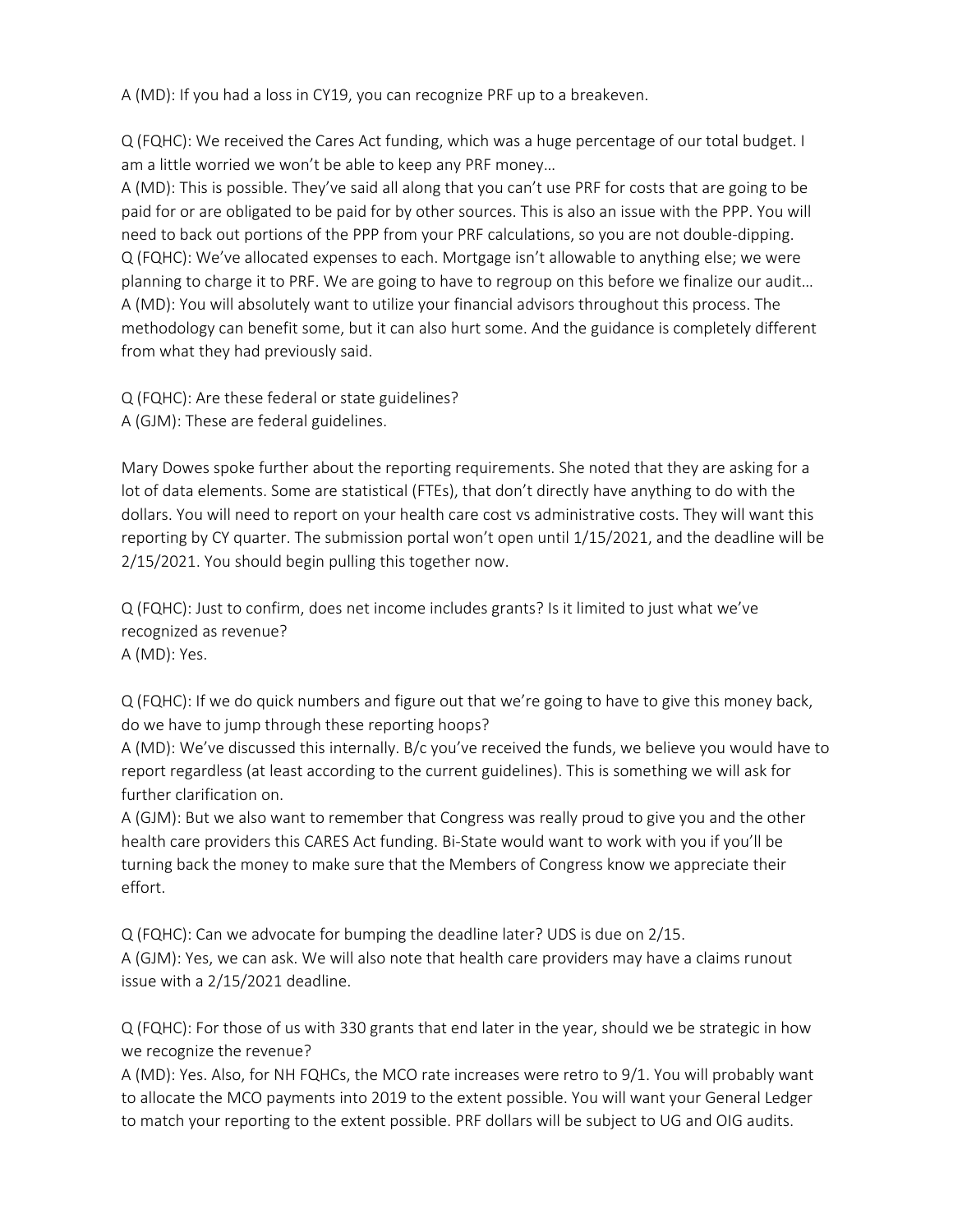Q (FQHC): But anyone with a 9/30 FY end will need to recognize all of that money in FY20… A (MD): If you are able to recognize the dollars in October 2019 you are still putting it back to the previous calendar year.

Q (FQHC): Are we sure that grants are considered revenue in the net income calculation? There is a footnote excluding tuition and grants…

A (MD): We will want to ask for clarification in a FAQ about this language. The footnote is likely referring to tuition and grants as expenses (e.g., b/c some organizations give out grants). A (GJM): Remember about audits. OIG will audit CARES Act funding. This could also be a major program for your regular audit. Also, remember that you can use CARES Act funding to pay for consultants, etc., to help with this reporting.

# Q (FQHC): What is a direct COVID expense?

A (MD): This is anything related to preventing, preparing for, and responding to COVID. So this would include staff members taking temperatures at your doors. It could be direct care providers. It could be administrators. For staff not working 100% on COVID, you would need to track time and effort. If staff are 100% dedicated to COVID, they could do an attestation.

Q (FQHC): Dental visits used to be 30 minutes, now they are 60 minutes (to account for increased cleaning, etc.). How do you account for this expense?

A (MD): In theory, that would result in lost revenue and would be captured there. But there is also an argument for it to be a COVID related expense. I am concerned that the definition of "health care services" from the regulations says "provided in a medical setting, at home, or in the community." We will want to make sure that "medical" includes "dental."

FQHC: It will be really hard to back out the dental… so very cumbersome.

Q (FQHC): FEMA describes this as only the marginal costs. Does PRF have the same language in this area? Our FQHC had to cut expenses during COVID and shifted employees to other COVID-related duties as needed. If it is in your budget and you haven't increased your expenses (the staff person still makes \$25K)…

A (MD): The latest guidance modifies the language a little bit. Now the language says these are actual expenses incurred over and above what is reimbursed by other sources. Also, you still have the opportunity to draw down funds for lost revenues.

Q (FQHC): If you look at what your employees are doing, if they are doing something related to COVID and would have otherwise been subjected to a furlough, etc., that should count as a COVIDrelated expense. (e.g., for staff screening at the door)...

A (MD): We'll want to ask whether the new guidance supersedes the previous language about marginal costs.

Q (FQHC): How do you account for pharmacy revenues?

A (MD): It allows for 340B pharmacy revenues, but not retail pharmacy revenues.

Q (FQHC): We analyze what % of providers are using which pharmacy, and I carve out a piece of it for these reports...

Q (FQHC): They are telling us they are going to audit. Is there guidance yet on how they are going to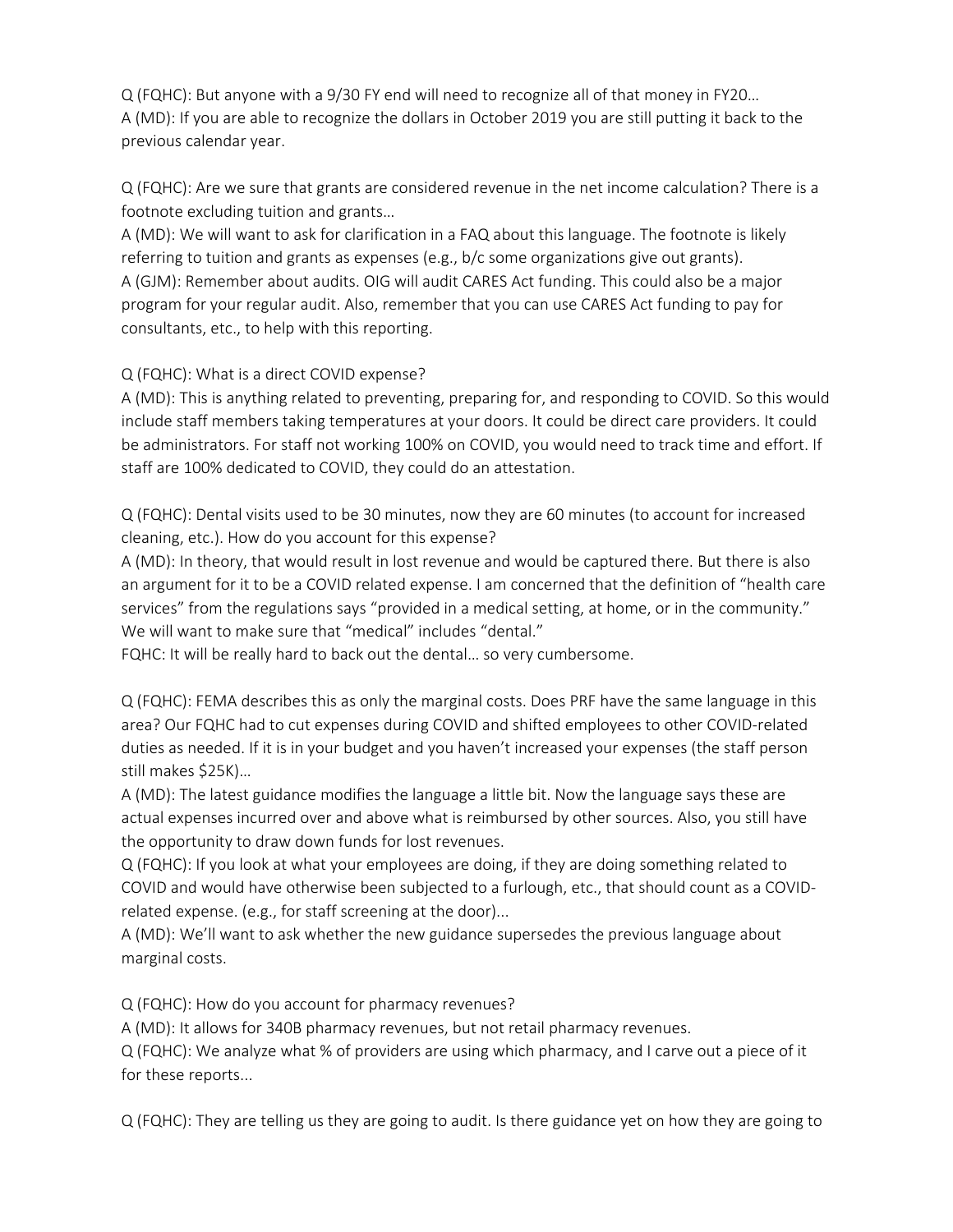audit it?

A (MD): It is open for potential OIG audit. They have said that there will be an addendum that will provide some additional guidance for the single audit.

Q (FQHC): But we can't create reports yet b/c we don't know what we're creating them to measure… A (GJM): I just scanned the *OIG Work Plan*, and looked for the recently added information – not a lot listed. This is a place to check in the future.

Q (FQHC): How does 330 funding figure into the "Net Patient Income?"

A (MD): Patient care means health care services and supports. The 330 funding is a "support."

Q (FQHC): Are we questioning what the "other support" means?

A (MD): Yes, we will ask whether the tuition/grants is referring to expenses or revenues.

Georgia Maheras also noted that footnote 6 has language about the executive salary cap, that might be lower than what some personnel make. This is another thing that will have to factor into calculations.

Q (FQHC): We had to hire several BH providers to handle all the stress in the communities and our schools. We hired social workers for the schools. Is this a COVID-related expense? A (MD): It is "preventing, preparing for, and responding to COVID." So this counts. Q (FQHC): Where did you find several social workers? A (FQHC): We are attracting them like flies…

Q (FQHC): If you can draw on your 330 grant on a monthly basis, but you don't draw on it for 5 months, the red flags might go up…

A (MD): True. Since the dollars are both from HRSA, FQHCs might attract extra attention.

Q (FQHC): In order to get to a breakeven, would it be appropriate to pay off a couple of mortgages? A (MD): That is a good question. They previously included the language that lost revenues made whole by the PRF could be utilized to pay for mortgage, but the new guidance doesn't factor this into the equation, so I am concerned about this. You'll want to talk with your financial advisors.

# **Paycheck Protection Program**

Q (FQHC): Has anyone submitted a PPP forgiveness app yet?

A (FQHC): Ours is in progress.

A (FQHC): Ours has been submitted, but the lender hasn't determined forgiveness yet.

A (GJM): The timeline may be long. The application first goes to the local lender, who has 60 days. Then it goes to the SBA, who has 90 days. So it might take 5 months to determine if you have gotten the forgiveness or not.

Q (FQHC): Someone on VPR was saying we should hold off b/c there might be Congressional action… A (FQHC): Our lender indicated potentially future changes, but those might be for smaller dollar amounts (<\$150K). Clarification on this point: There is some consideration that the forgiveness process for those organizations receiving less than \$150k will be easier/simplified. If an organization is in the category and submits their forgiveness application, they will be tracked through the regular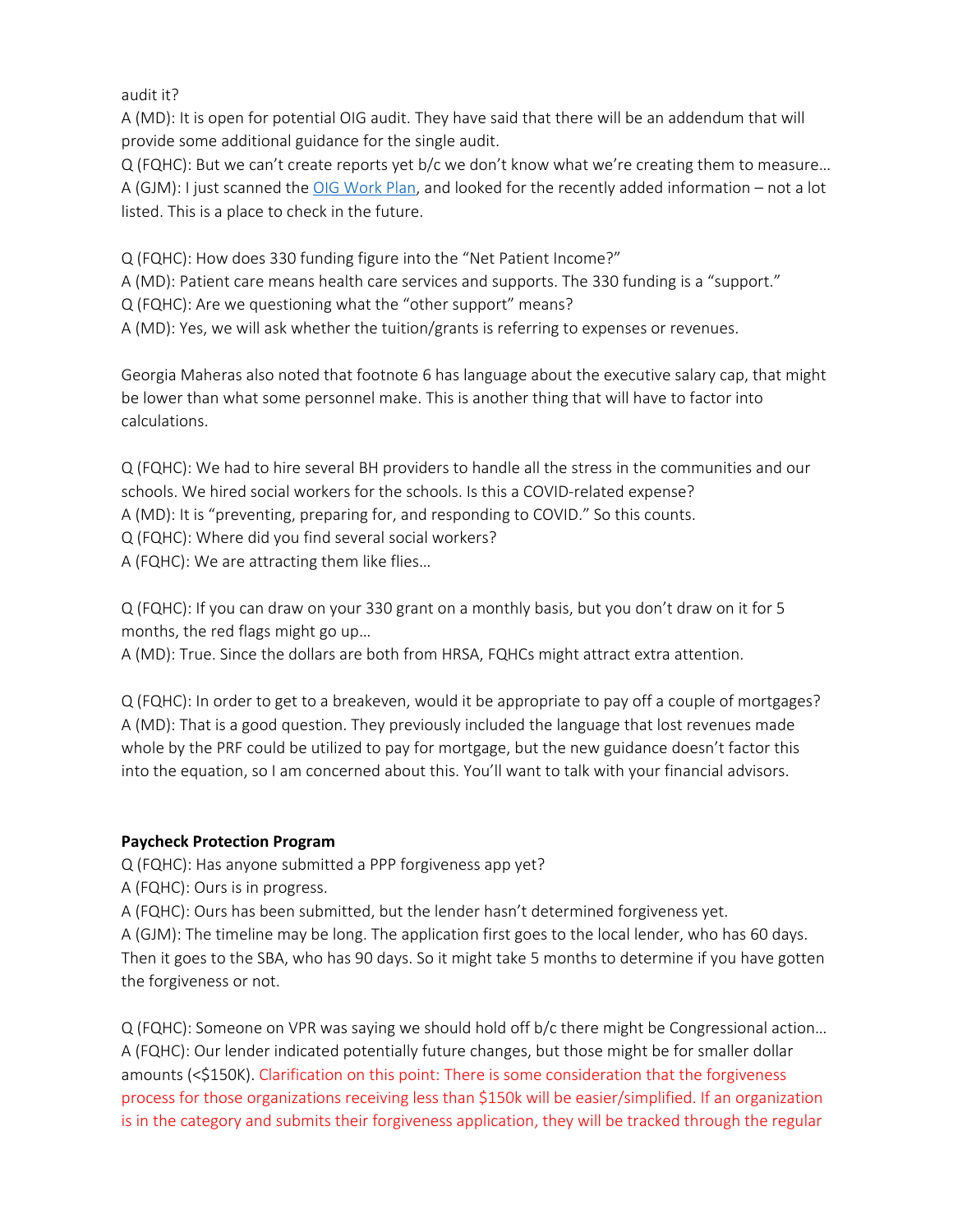process and not benefit from a potential simpler process. It is unclear when the decision around this will be made.

Mary Dowes noted that the form has a three step verification process. If you elected the 24-week period, there may be some benefit to waiting to the end of the period. If you have any reduction in FTEs, that will come off of the expense, not the loan amount.

Q (FQHC): If we don't recognize the PPP, what's the latest we can push it? Can we push it past the end of the year so it doesn't go against us for PRF?

A (MD): Even if you don't recognize it as revenue, you will need to take it out of the calculation for PRF. B/c those expenses would be obligated to be paid for under PPP.

Q (FQHC): Would that apply for all of our grants? All of our grants obligate money… A (MD): Under the PPP, you utilized expenses that the PPP already paid for. You don't have the revenue yet in your P&L b/c the loan hasn't been forgiven.

Georgia Maheras concluded the meeting, noting that Bi-State would alert members to any future webinars, updated guidance, etc. Bi-State is also working with BerryDunn to submit questions for further clarification.

Georgia J. Maheras, Esq. Vice President of Policy and Strategy Bi-State Primary Care Association

[gmaheras@bistatepca.org](mailto:gmaheras@bistatepca.org) 802-229-0002 ext. 218 857-234-5171 (cell)



The information in this email may be confidential and/or privileged and is intended for review by only the individual or organization named above. If you are not the intended recipient or an authorized representative of the intended recipient, you are hereby notified that any review, dissemination or copying of this email and its attachments, if any, or of the information contained therein, is prohibited. If you have received this email in error, please immediately notify the sender by return email and delete this email and attachments, if any,